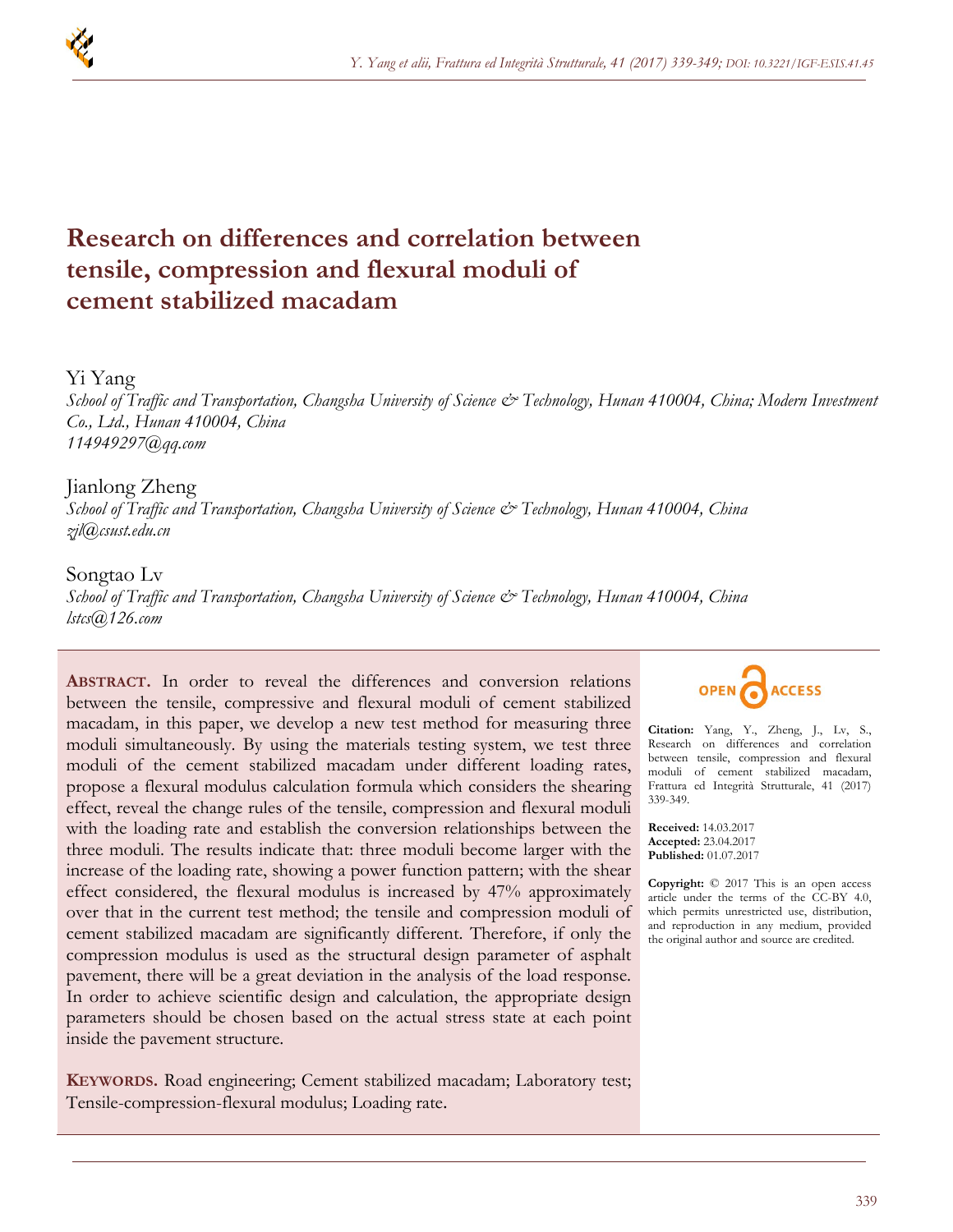## **INTRODUCTION**

ue to high intensity and rigidity and good resistance, the cement stabilized semi-rigid base can adapt to heavy traffic and complex climate environment, making it become one of the major types of base course for highgrade highway asphalt pavement in China [1]. Restricted by economic and technological conditions, for a long The to high intensity and rigidity and good resistance, the cement stabilized semi-rigid base can adapt to heavy traffic and complex climate environment, making it become one of the major types of base course for high-<br>gra further understand its characteristics and improve and utilize them so as to give full play to the advantages of this semirigid base material [2].

The asphalt pavement design code currently in use in China is simple, in which unconfined compressive resilient modulus is used as the parameters in the structural design of asphalt mixture and semi-rigid base material [3,4], and the pavement material is similar to most of the engineering materials, showing different characteristics under different tensile and compression moduli. When the difference between the tensile and compression moduli of the material is large, it is inappropriate to use a single modulus to calculate and analyze the mechanical response [5]. Reference [6,7] studied the constitutive relations of materials with different tensile and compressive elastic moduli and the fracture mechanical responses thereof. Reference [8-11] discussed and analyzed the application of the elastic theory of different moduli like tensile and compression moduli in the theories of beam, shell and plate, established elasticity solutions to beams, shells and plates with different tensile and compression moduli under different loads, and proposed a static equilibrium equation and calculation methods for stress and displacement under external force. For the pavement material, in 1992, Changsha University of Science & Technology (formerly Changsha Communications College) proposed a calculation method when differences between tensile and compression moduli are considered for the rigid pavement [12], then analyzed the drawbacks of flexible pavement design using tensile and compression moduli as the moduli of the structural layer and deduced the basic formula and test method of the double modulus theory [13].

The semi-rigid base is formed through stratified compaction, with significant differences in its tensile and compressive moduli. Under the action of traffic load, the neutral surface of the semi-rigid base course is not at the geometric center of the structural layer; instead, it shifts towards the compressive zone. The existing asphalt pavement design method does not consider the actual stress distribution of the semi-rigid base, and performs the structural load response analysis according to the compressive elastic modulus, which will lead to the unbalance between the working state of the structural design parameter and the actual stress state, and further resulting in large deviation in calculation and analysis results. In order to achieve scientific calculation and analysis, the corresponding design parameters should be determined according to the stress state of the points inside the pavement structure. Therefore, it is necessary to set up the mechanical response analysis method for asphalt pavement structure using the double modulus theory with different tensile and compressive moduli, especially the method to obtain the corresponding material parameters.

In this paper, by using the MTS (Material Test System), we propose a new test method for measuring tensile, compression and flexural moduli simultaneously. We test three moduli of the cement stabilized macadam under different loading rates, propose a flexural modulus calculation formula which considers the shearing effect and reveal the change rules of the tensile, compression and flexural moduli with the loading rate and the differences and correlations between the three moduli so as to provide theoretical basis for the selection and optimization of material parameters in the asphalt pavement structure design.

#### **SPECIMEN MOLDING AND TEST PREPARATION**

#### *Specimen Molding*

he cement used as the raw material of cement stabilized macadam is Xing'an Hailuo ordinary portland cement PC32.5 and its information are shown as Tab.1. The aggregate is the limestone aggregate manufactured by Yangjiaqiao Crushing Plant and its information are shown as Tab.2. The test results show that the technical Indexes of these raw materials meet the requirements as specified in the code.<br>
Tangliaquao Crushing Plant and its information are shown as Tab.<br>
Indexes of these raw materials meet the requirements as specified in the cod

In the basis of practical engineering, the gradation of CSM aggregate was designed to realize framework-dense structure according to the Testing Methods of Material Stabilized with Inorganic Binders for Highway Engineering [14].The mineral aggregate gradation adopted is shown in Tab. 3:

According to the mineral aggregate gradation listed in Tab. 3, we carry out the heavy compaction test on cement stabilized macadam. First, we determine the optimum water content and maximum dry density at different cement dosages, and then determine the dosage of cement that meets the requirements by performing the unconfined compressive strength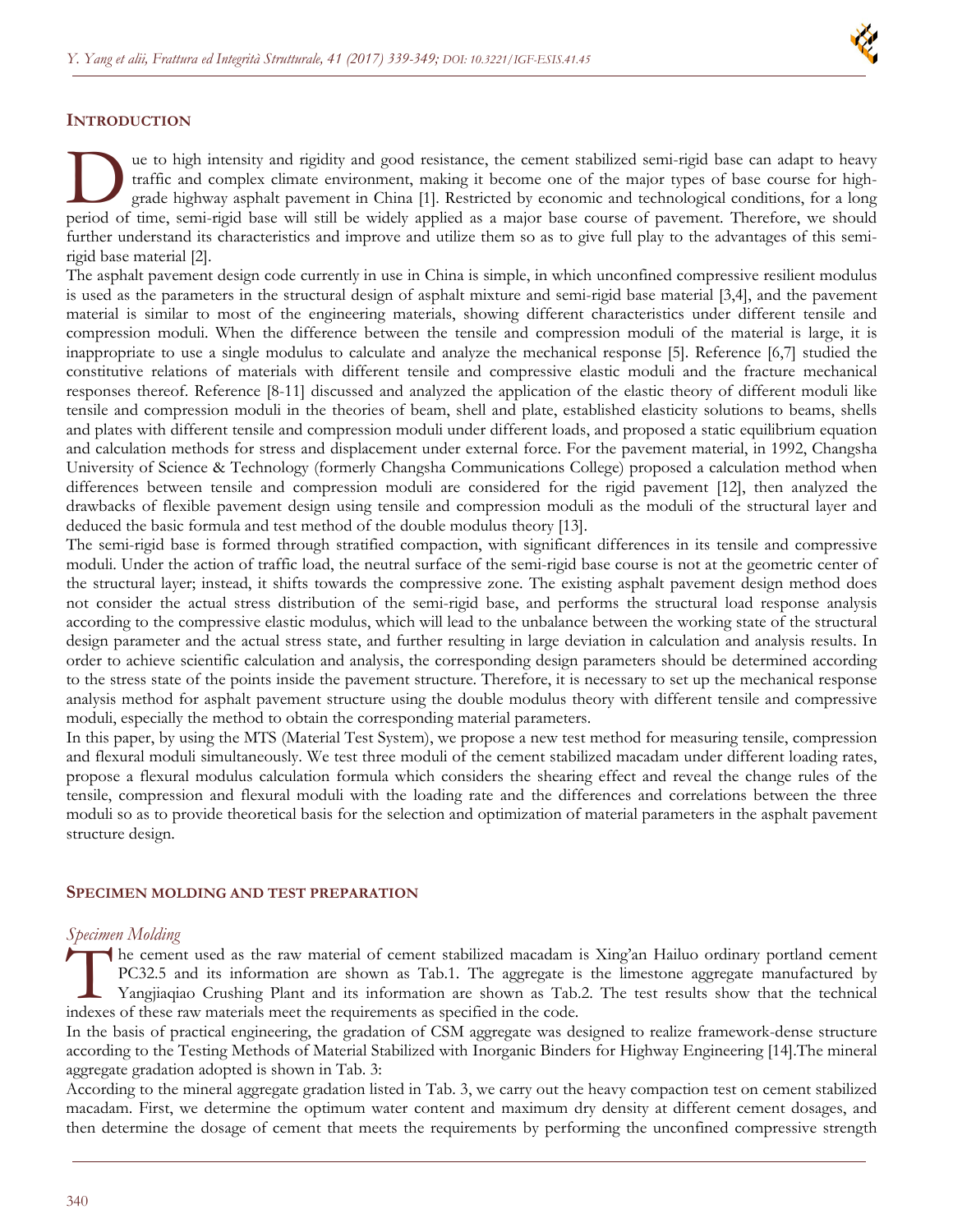

test at each dose. The final test results are: the dosage of cement added into the cement stabilized macadam is 4.5%, the maximum dry density is  $2.35g/cm<sup>3</sup>$  and the optimum water content is 4.5%.

| Test                                                 | Results | specification |
|------------------------------------------------------|---------|---------------|
| Fineness (Sieve size $80 \mu m$ )                    | 1.8     | $\leq 10\%$   |
| Initial setting time (min)                           | 302     | $\geq$ 180    |
| Final setting time (min)                             | 364     | $\geq 360$    |
| Stability (mm)                                       | 3       | $\leq$ 5      |
| 3 day flexural strength of cement mortar<br>(MPa)    | 4.7     | >2.5          |
| 3 day compressive strength of cement<br>mortar (MPa) | 19.9    | >10           |

Table 1: The characterization of Xing'an Hailuo ordinary Portland cement PC32.5.

| <b>Test</b>                             | Coarse<br>aggregate      | specification |
|-----------------------------------------|--------------------------|---------------|
| Content of needle and plate<br>particle | $11.7\%$                 | $\leq$ 20%    |
| Crushing value                          | $19.8\%$                 | $\leq 30\%$   |
| Liquid limit& Plasticity index of       | Liquid<br>$limit < 28\%$ | $26.5\%$      |
| Particles less than 0.6mm               | Plasticity<br>index < 9  | 6.2           |

Table 2: The characterization of the limestone aggregate.

| Mesh size (mm) | Pass rate $(\%)$ |
|----------------|------------------|
| 26.5           | 100              |
| 19             | 92.5             |
| 16             | 85.5             |
| 13.2           | 77.0             |
| 9.5            | 62.7             |
| 4.75           | 34.4             |
| 2.36           | 21.2             |
| 1.18           | 17.0             |
| 0.6            | 11.5             |
| 0.3            | 8.2              |
| 0.15           | 5.1              |
| 0.075          | 3.6              |

Table 3: Synthetic Aggregate Gradation of Cement Stabilized Macadam.

Based on the above data, according to the requirements in the test regulations [14], we make specimens for flexural strength and flexural modulus, whose size is 100mm×100mm×400mm. We use the static molding method in the specimen molding. After that, specimens are put in a standard preservation room (temperature: 20°C±2°C; humidity≥ 95%) for 90 days of preservation.

#### *Description of the tensile, compression and flexural test method*

We use MTS (Material Test System) for modulus testing. The test principle is shown in Fig. 1, 2 and 3. The mid-span deflection is measured using a micrometer placed on the upper surface of the specimen, which is used to calculate the flexural modulus of the specimen; the compressive strain of the mid-span upper surface and the tensile strain of the lower surface are measured by the strain gauges attached to the surface, respectively, which are used to calculate the compression modulus and tensile modulus of the specimen.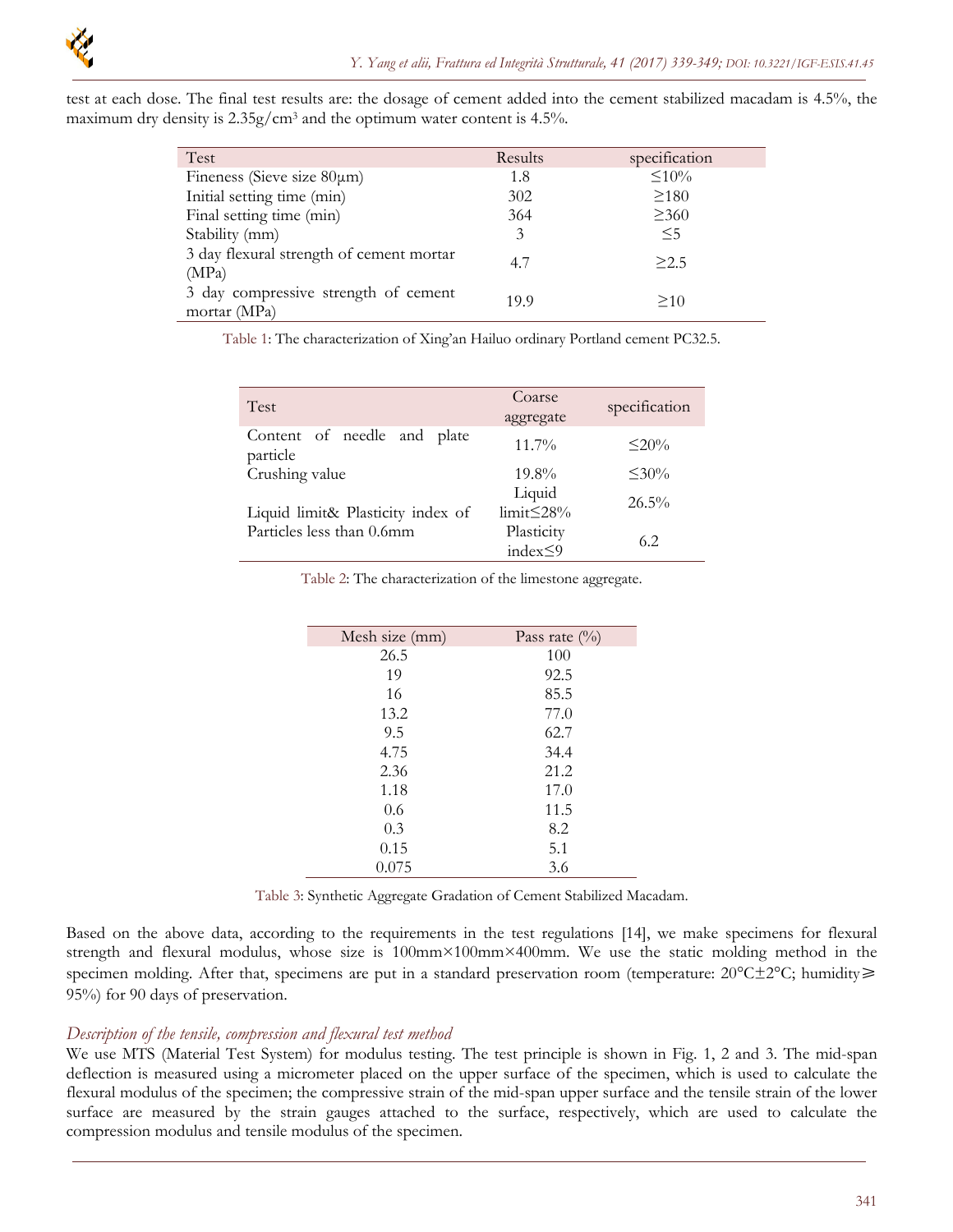

In order to eliminate the friction between the load head, the support and the specimen, we use a cylindrical load head and a cylindrical support and apply butter to the load head and the support before the test. The loading rate includes 0.1mm/min, 0.4mm/min, 0.7mm/min, 1mm/min four grades.



Figure 1: Testing Principle for Tensile, Compression and Flexural moduli (1-beam specimen; 2-cylindrical support; 3-micrometer; 4 strain gage).

The strain gages are foil resistance strain gages, with a grid length of 80mm and a resistance of 120Ω. Due to the rough beam surface of the cement stabilized macadam specimen, it is necessary to put cement paste on the upper and lower surfaces to fill the gaps in areas where strain gages will be put on one week before the test. While attaching 4 strain gages on the upper and lower surfaces respectively, i.e. 8 strain gages in total, we measure the compressive and tensile strains of the test beam (as shown in Fig. 1 and Fig. 2). At the same time, considering the edge effect of strain, the center of the most marginal strain gage should be 20mm away from the edge of the beam. The strain gage pasting method and test device are shown in Fig. 2 and Fig. 3. The center of the most marginal strain gage is 20mm away from the edge of the beam. The way the strain gage is pasted and the test device are shown in Fig. 2 and Fig. 3.





Figure 2: Schematic of Strain Gauges Pasted Figure 3: Installation Drawing of Modulus Test

#### **DERIVATION OF THE TENSILE, COMPRESSION AND FLEXURAL MODULI CALCULATION FORMULAS**

#### *Traditional flexural modulus calculation formula*



hen the length of the bar *l* is much greater than the cross-sectional height h, i.e. *l>5h*, the analytical formula for pure bending can be used. The current test procedure calculates the flexural modulus without considering the shear effect [14]. The calculation and derivation process is as follows:



Figure 4: Force Analysis Diagram of Specimen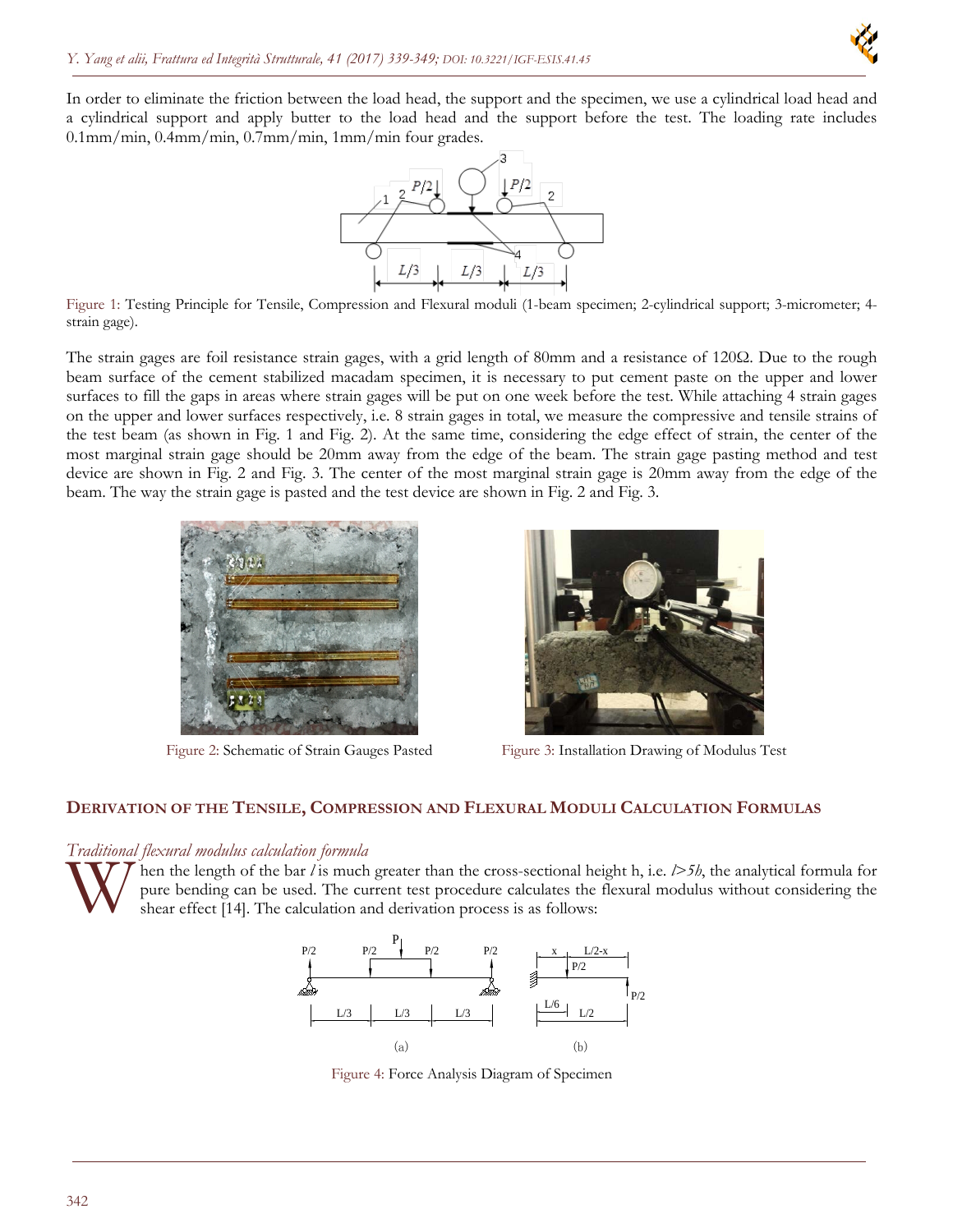

Fig. 4(a) shows the simplified force diagram of the specimen. (b) shows the equivalent force diagram for the right part of the specimen. The approximate differential line of deflection equation for the beam can be expressed by section as follows:

When  $0 \le x \le L/6$ :

$$
E_f I \omega = \frac{PL}{6} \tag{1}
$$

When  $L/6 \le x \le L/2$ :

$$
E_f I \omega = \frac{PL}{4} - \frac{Px}{2} \tag{2}
$$

Where,  $E_f$  is the traditional flexural modulus; I is the inertia moment; w is the mid-span deflection; P is the load applied; L is the specimen span.

By integrating Formula (1) and (2) twice respectively, based on the boundary conditions and continuity conditions, we will know that when  $L/6 \le x \le L/2$ ,

$$
E_f I\omega = \frac{PLx^2}{8} - \frac{Px^3}{12} - \frac{PL^2x}{144} + \frac{PL^3}{2592}
$$
 (3)

When  $x=L/2$ , by substituting the inertia moment  $I=bh^{3}/12$  into Formla (3), we obtain the flexural modulus calculation formula:

$$
E_f = \frac{23PL^3}{108bb^3\omega} \tag{4}
$$

Where, h is the mid-span sectional height; b is the cross section width of the specimen; other symbols are the same meanings as above.

#### *Flexural modulus calculation correction formula considering the shear effect*

When the span height of the beam is greater than 5, the positive stress formula for pure bending can be applied to the positive stress calculation for transverse bending. However, for a deep beam with a span height of less than 5, if we use the pure bending theory and assumptions for slender beam in material mechanics, the error will increase rapidly with the decreasing depth-span ratio [15]. In the current inorganic binder test regulation for flexural modulus, the span height ratio L/h used is 3, but it did not consider the shear effect on the beam deflection, so the result is inconsistent with the actual situation [14]. Therefore, this paper deduces the flexural modulus calculation correction formula considering the shear effect. (the flexural modulus mentioned later is the result considering the shear effect).



Figure 5: Force Analysis Diagram of Specimen Considering the Shear Effect

As shown in Fig. 5, let the additional deflection caused by the shear effect be  $\Delta\omega$ . Then:

$$
\Delta \omega = \gamma \cdot \frac{L}{3} \tag{5}
$$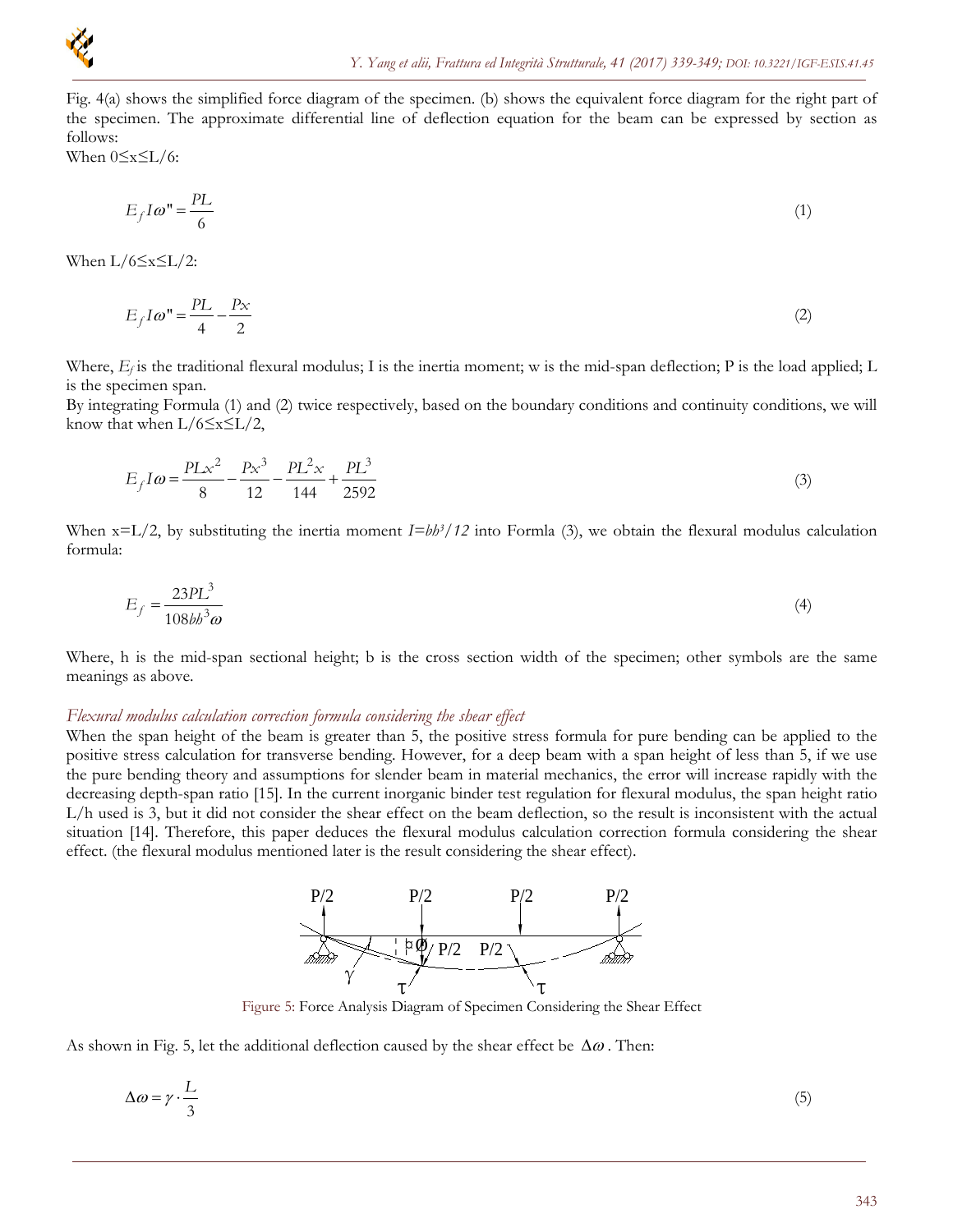

Where,  $\gamma = \frac{\tau}{G}$  is the shear strain; is the shear stress;  $\tau = \frac{T}{A}$  is the shear force;  $T = \frac{P}{2}$  is the sectional area;  $=\frac{-f}{2(1+\mu)}$  $G = \frac{E_f}{\gamma}$  is the shear modulus;  $\mu$  is Poisson's ratio. We substitute this into Formula (5) and obtain  $\Delta \omega = \frac{2(1 + \mu)}{2E}$  $3E<sub>f</sub>$  $\frac{P+ \mu}{E_f}$ .

The deflection  $\omega'$  under the mutual action of moment and shear can be expressed as:  $\omega' = \omega + \Delta \omega$ . By substituting the above equations, we obtain:

$$
\omega' = \frac{23PL^3}{108E_f b b^3} + \frac{2(1+\mu)PL}{3E_f b b}
$$
(6)

Then the flexural modulus  $E_f$ <sup>,</sup> considering the shear effect can be expressed as:

$$
E_f = \frac{23PL^3}{108bb^3\omega'} + \frac{2(1+\mu)PL}{3bb\omega'}\tag{7}
$$

If we compare the flexural modulus formula (7) considering the shear effect and formula (4) without considering the shear effect, the change ratio of the two is:  $\frac{E_f - E_f}{E_f} = \frac{216(1 + \mu)b^2}{r^2}$ 2  $E_f$  216(1+ $\mu$ ) 69  $f = \frac{E}{f}$ *f*  $E_f - E_f = 216(1 + \mu)h$  $\frac{U}{E_f} = \frac{240(1+\mu)^2}{69L^2}$ . As the required span height ratio L/h of the cement

stabilized macadam beam specimen is 3, we know that with the shear effect taken into account, the flexural modulus is increased by about 47% (Poisson's ratio  $\mu$  is 0.25).

#### *Derivation of tensile modulus calculation formula based on flexural test*

The tensile and compressive stress distribution of the mid-span section is shown in Fig. 6(b).



Figure 6: Stress Distribution of Specimen Mid-Span Section

Let the micro-area unit parallel to the neutral axis (as shown in Fig. 6(a))  $dA = bdx$ . For the mid-span section, the bending moment M caused by the internal force can be expressed as follows:

$$
M = \int_0^{b_1} \frac{\sigma_p}{b_1} b x^2 dx + \int_{-b_2}^0 \frac{\sigma_t}{b_2} b x^2 dx
$$
 (8)

Where, M is the bending moment;  $\sigma_p$  is the compressive stress of the upper surface;  $\sigma_t$  is the tensile stress of the lower surface;  $h_1$  is the vertical distance between the upper surface of the specimen and the neutral axis moved up;  $h_2$  is the vertical distance between the lower surface of the specimen and the neutral axis; other symbols have the same meanings as above.

By integrating this formula, we obtain:

$$
M = \sigma_p b b_1^2 / 3 + \sigma_t b b_2^2 / 3
$$
 (9)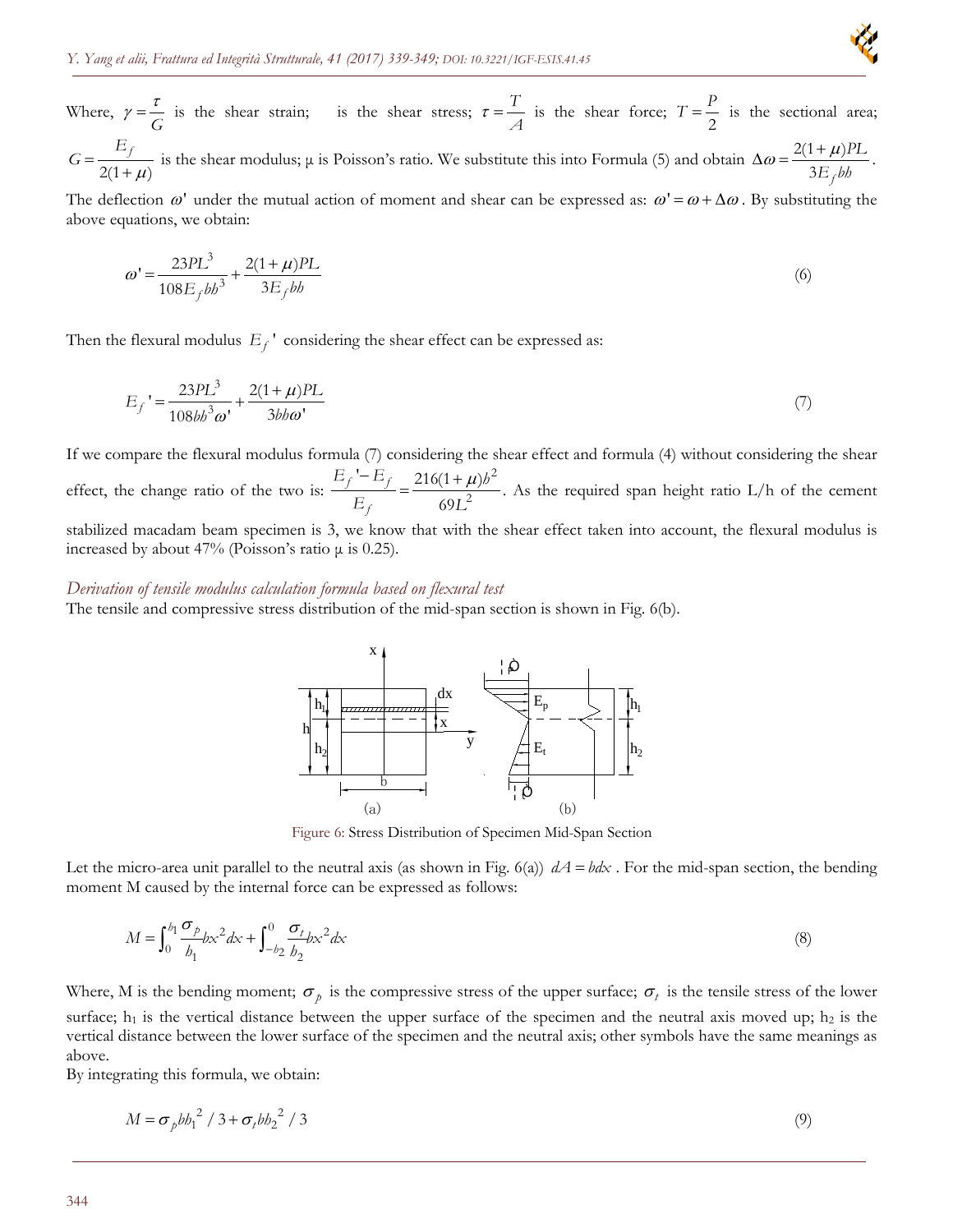

That is:

$$
M = E_p \varepsilon_p b h_1^2 / 3 + E_t \varepsilon_t b h_2^2 / 3
$$
\n<sup>(10)</sup>

The plane hypothesis:

$$
\varepsilon_t / b_2 = \varepsilon_p / b_1 \tag{11}
$$

Where,  $\varepsilon_p$  is the compressive strain of the upper surface;  $\varepsilon_t$  is the tensile strain of the lower surface; other symbols have the same meanings as above.

Equilibrium condition:

$$
\int_0^{b_1} \frac{\sigma_p}{b_1} b \times dx = \int_{-b_2}^0 \frac{\sigma_t}{b_2} b \times dx \implies \sigma_p b_1 = \sigma_t b_2 \tag{12}
$$

As the tensile modulus  $E_t = \sigma_t / \varepsilon_t$  and the compression modulus  $E_p = \sigma_p / \varepsilon_p$ , by combining Formula (10), (11) and (12), we obtain:

$$
E_t = 3M(\varepsilon_p + \varepsilon_t) / b\varepsilon_t^2 b^2
$$
\n<sup>(13)</sup>

$$
E_p = 3M(\varepsilon_p + \varepsilon_t) / b\varepsilon_p^2 b^2
$$
\n(14)

Where,  $E_t$  is the tensile modulus;  $E_p$  is the compression modulus. Therefore, the tensile - compression modulus ratio is:

$$
\frac{E_t}{E_p} = \frac{\varepsilon_p^2}{\varepsilon_t^2} = \frac{h_1^2}{h_2^2}
$$
\n(15)

The mid-span bending moment of the specimen:

$$
M = PL / 6 \tag{16}
$$

By substituting Eq. (16) into Formula (13) and Formula (14), we obtain the tensile and compression modulus calculation formulas as follows:

$$
E_t = \frac{pL(\varepsilon_t + \varepsilon_p)}{2bb^2 \varepsilon_t^2} \tag{17}
$$

$$
E_p = \frac{pL(\varepsilon_{\rm t} + \varepsilon_{\rm p})}{2bb^2 \varepsilon_{\rm p}^2} \tag{18}
$$

#### **ANALYSIS ON TENSILE, COMPRESSION AND FLEXURAL MODULI TEST RESULTS**

#### *Analysis on the change rules of the three moduli with the loading rate*

ccording to the deduced tensile, compressive and flexural modulus calculation formulas, we use the triple mean variance to eliminate the abnormal test results and calculate the test mean value of 9 groups of specimens. The test results of the three moduli under different loading rates are shown in Tab. 2.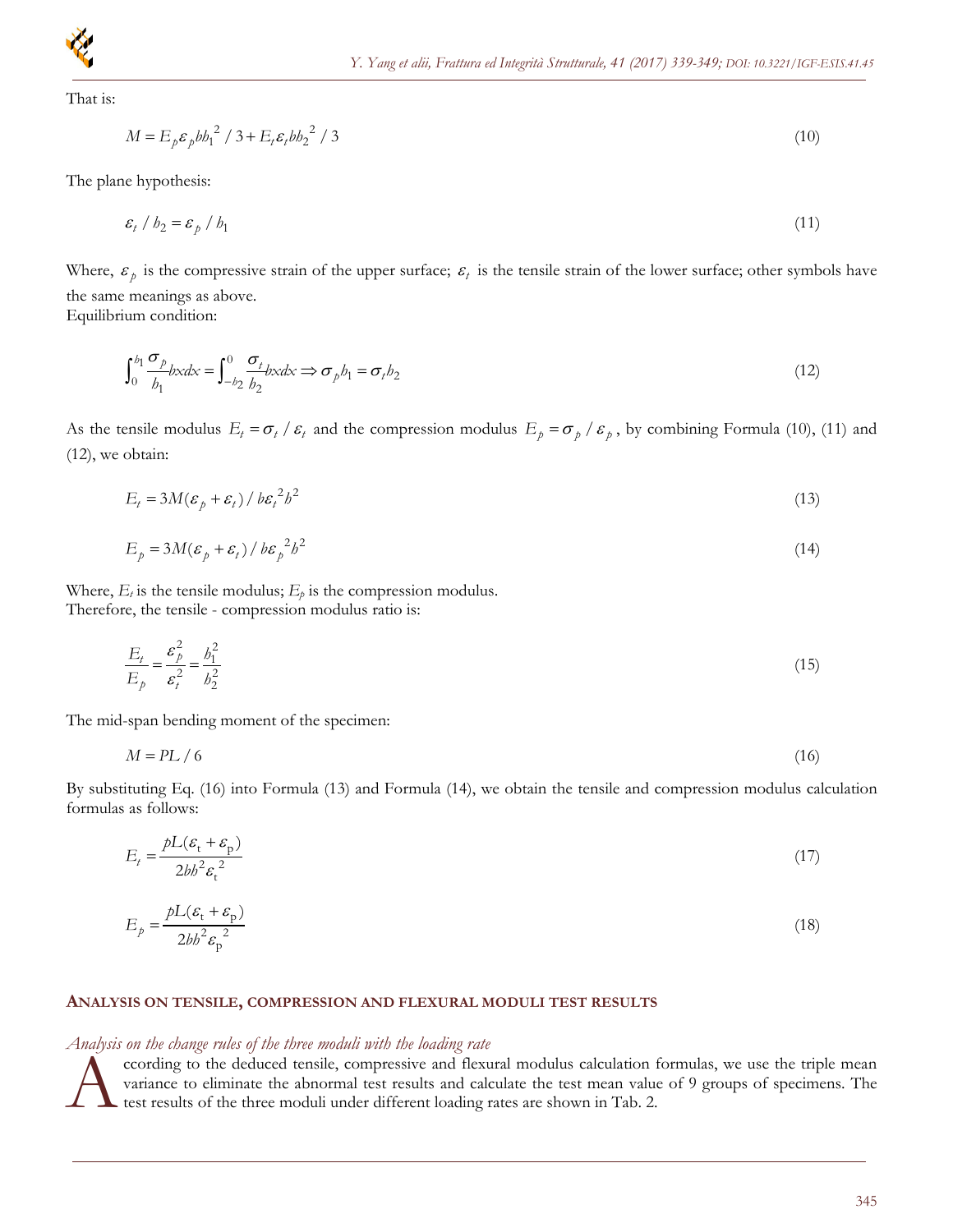

| Loading rate $\nu$<br>/(mm/min) | Flexural modulus E//MPa | tensile modulus $E_t/MPa$ | compression modulus<br>$E_p/MPa$ |
|---------------------------------|-------------------------|---------------------------|----------------------------------|
| 0.1                             | 2341.94                 | 9304.05                   | 15949.03                         |
| 0.4                             | 2515.55                 | 9492.45                   | 16872.67                         |
| 0.7                             | 2617.37                 | 9565.97                   | 17355.81                         |
|                                 | 2660.74                 | 9645.57                   | 17401.38                         |

Table 2: Tensile, Compression and Flexural Modulus Test Results under Different Loading Rates.

According to the change rules of the three moduli with the loading rate, we use a power function (19) to fit the data:

$$
E = a \cdot v^b \tag{19}
$$

The fitting results are shown in Tab. 3 and Fig. 7.

|                     | Fitting parameters |       | Correlation coefficient $\mathbb{R}^2$ |
|---------------------|--------------------|-------|----------------------------------------|
|                     | a                  | b     |                                        |
| Flexural modulus    | 2661.22            | 0.056 | 0.996                                  |
| tensile modulus     | 9631.25            | 0.015 | 0.993                                  |
| compression modulus | 17493.15           | 0.039 | 0.985                                  |

Table 3: Summary of Three Modulus Fitting Results under Different Loading Rates.



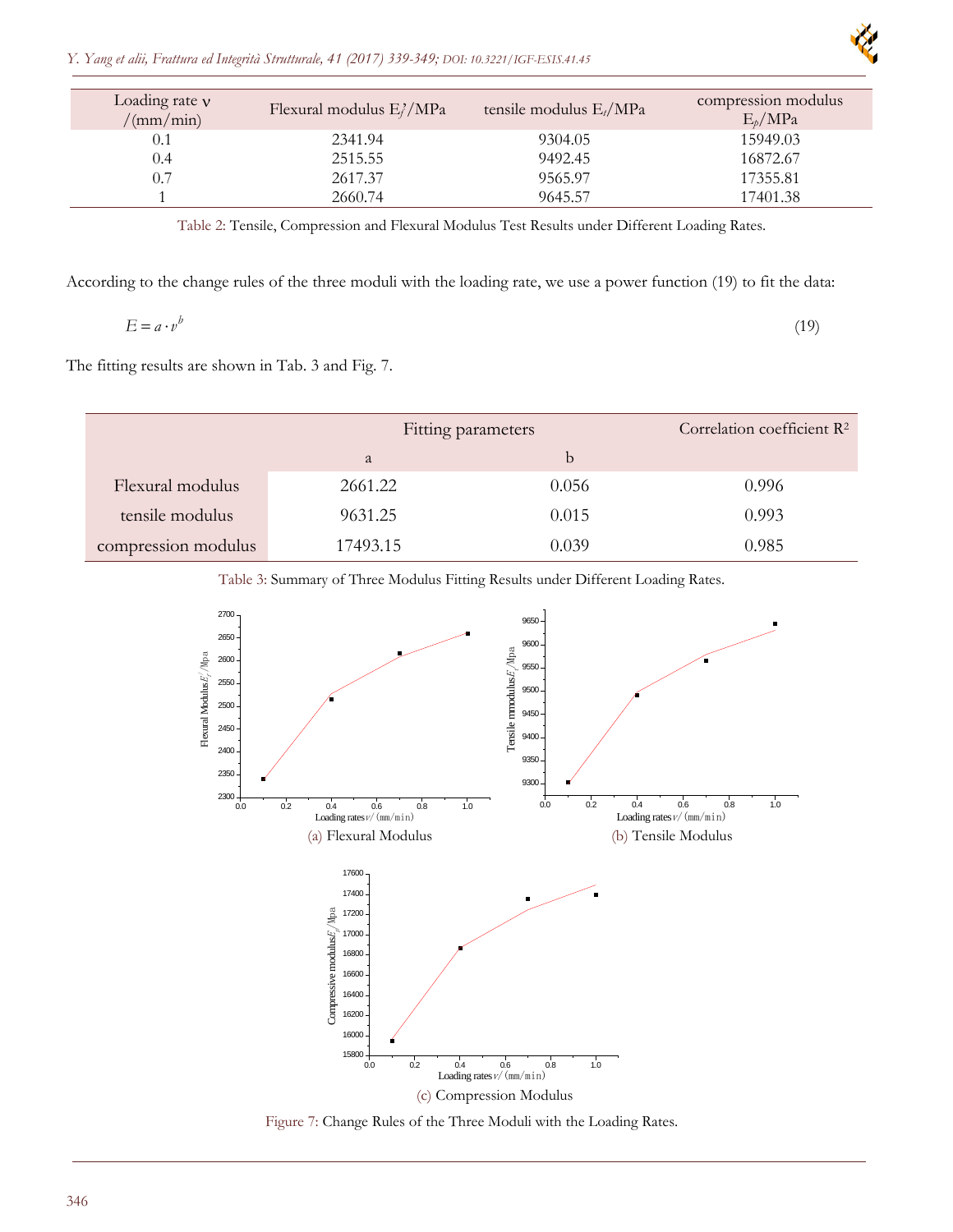

From the above fitting results, it can be seen that the tensile modulus, compression modulus and flexural modulus increase with the increase of the loading rate, showing a good power function relationship. It has been proved in the existing research that when the loading rate increases, the stress state inside the specimen is not exactly one-dimensional stress state, but rather a mechanical response characteristic towards the one-dimensional strain state. In particular, in the middle part of the specimen, under a higher loading rate, due to the inertia of the material, the lateral strain of the specimen is restricted, and the higher the strain rate is, the more obvious the restriction will be, showing an obvious strain ratio effect, which causes the material modulus and strength to increase with the growth of loading rate [16]. The modulus and strength of asphalt mixture has a similar change pattern [17-20]. In the same way, in this paper, the change rule that the modulus of the cement stabilized macadam material changes with the loading rate also proves this conclusion.

#### *Comparison and analysis of the three moduli*

According to the test results in Tab. 2, we get to know:

(1) Under different loading rates, the ratio between the compression and tensile moduli is 1.71, 1.78, 1.81 and 1.80, with an average value of 1.78. The cement stabilized macadam material shows significant differences between the tensile and compression moduli, and the compression modulus is greater than the tensile modulus, it proved the differences between the tensile and compressive modulus of cement stabilized macadam material.

(2) The tensile modulus is respectively about 3.97, 3.77, 3.65 and 3.63 times the flexural modulus, with a mean value of 3.76; the compression modulus is about 6.81, 6.71, 6.63 and 6.54 times the flexural modulus, respectively, with a mean of 6.68. In other words, the tensile and compression moduli are much greater than the flexural modulus. It can be seen that, regardless of the stress state inside the cement stabilized macadam semi-rigid base structure, it is obviously inappropriate to simply use the unconfined compressive resilient modulus to calculate the structural load response. As the compressive resilient modulus is the largest among the three moduli, the structural deformation response calculated based on this modulus will be the smallest. As a result, the asphalt pavement structure, which takes the surface deflection as the indicator, will be thin and unsafe, and the road pavement is likely to be damaged at an early stage.

(3) Under different loading rates, the ratios between each two of the tensile, compressive and flexural moduli, are stable, showing that even the loading rate has direct impact on the moduli of cement stabilized macadam material, but it does not affect the ratio relationship between the three moduli[19]. This provides basis and convenience for the conversion between the three moduli.

#### *Conversion relations between the three moduli*

With the loading rate as the intermediate variable, according to Formula (19) and the fitting results in Tab. 3, we can establish the conversion relations between the three moduli.

(1) Conversion relation between the tensile modulus and the flexural modulus:

$$
E_t = 1164.79 E_f^{\prime \, 0.27} \tag{20}
$$

(2) Conversion relation between the compression modulus and the flexural modulus:

 $E_p = 72.04 E_f^{\prime}$ <sup>0.7</sup> (21)

(3) Conversion relation between the tensile modulus and the compression modulus:

$$
E_t = 224.81 E_p^{0.39} \tag{22}
$$

According to the conversion relations between the three moduli in Formula (20), (21) and (22), as long as we can get one modulus value, we can easily calculate the other two modulus, which facilitates the selection of modulus design parameters based on the stress state inside the pavement structure.

#### **CONCLUSIONS**

(1) When the shear effect is considered, the flexural modulus of the beam specimen of cement stabilized macadam will be greatly increased. Therefore, when measuring the modulus of the indoor middle beam made of semi-rigid material, we should consider the shear effect.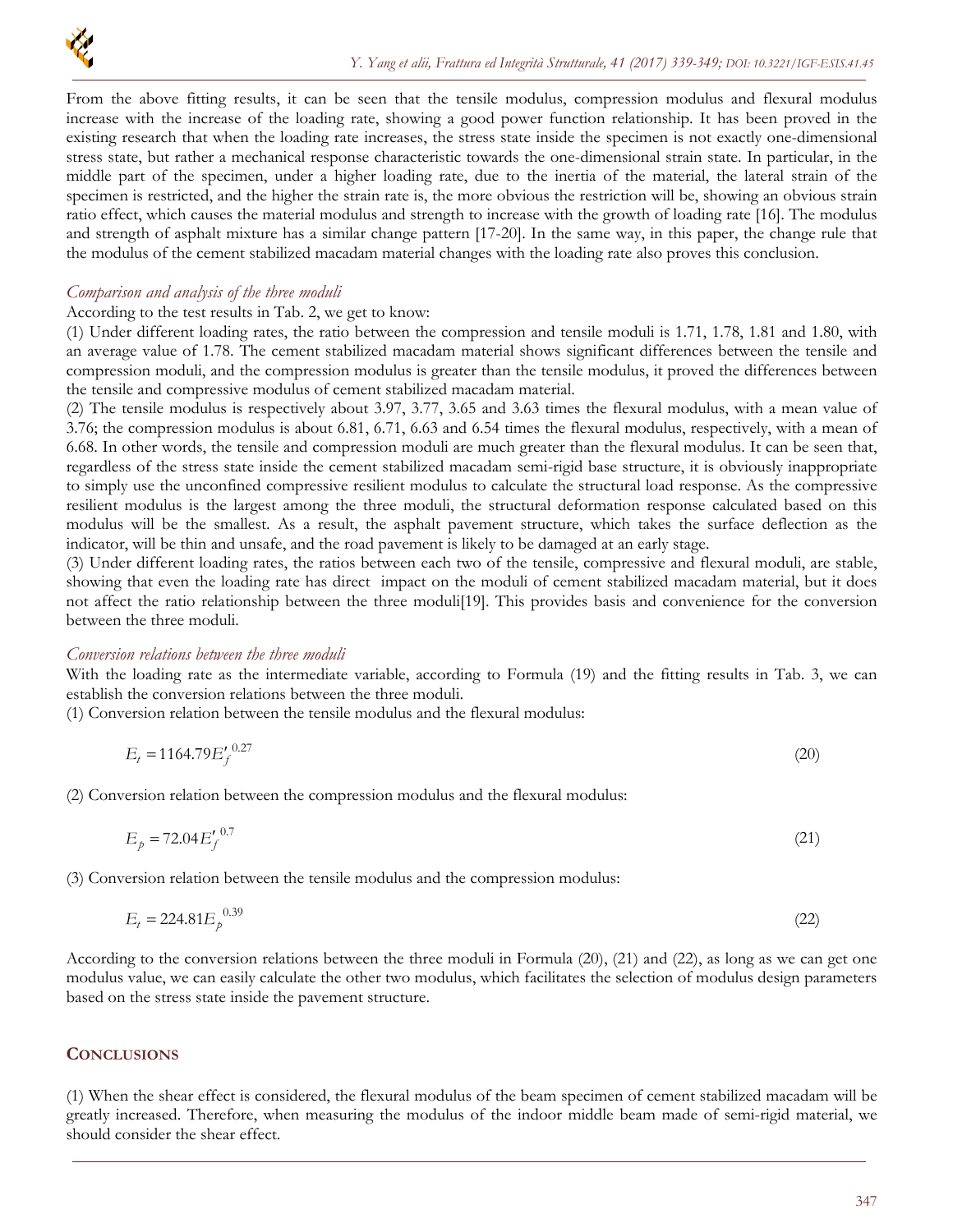

(2) The tensile, compression and flexural moduli of the cement stabilized macadam increase with the increase of the loading rate, showing a power function growth pattern.

(3) The tensile and compression moduli of cement stabilized macadam are significantly different. If only the compression modulus is used as the structural design parameter of asphalt pavement, there will be unbalance between the working state of the structural design parameter and the actual stress state, and further resulting in large deviation in load response analysis and affecting the safety of the design results. In order to improve the accuracy of the design calculation, we should select the corresponding design parameters according to the stress state of the points inside the pavement structure.

(4) This paper reveals the differences between the tensile, compression and flexural moduli of cement stabilized macadam and their conversion relations, but it does not consider the impacts of different mineral aggregate gradations, which, however, are rather significant on the moduli of cement stabilized macadam. In order to improve the resistance of the semi-rigid base material against load damages, the gradation optimization will be one of the focuses in our future research.

#### **REFERENCES**

- [1] Sha, Q.L., The Design and Construction of Long Life Semi-Rigid Pavement for Heavy Traffic with Heavy Wheel-Load, Beijing: China Communications Press, (2011).
- [2] Sha, A.M., Material Characteristics of Semi-Rigid Base, China Journal of Highway & Transport, 1 (2008) 21.
- [3] Yao, Z.K., Asphalt Pavement Structure Design, Beijing: China Communications Press, (2011).
- [4] JTG D50-2006, Specifications for Design of Highway Asphalt Pavement [S].
- [5] Wu, X., Zhao, H.J., Huang, Z.G., Yang, L.J., Thermal Bending and Buckling Calculations Bimodulous Plate, Journal of Chang' an University (Natural Science Edition), 34(6) (2014) 117-124.
- [6] Patel, B.P., Khan, K., Nath, Y.A., New Constitutive Model for Bimodular Laminated Structures: Application to Free Vibrations of Conical/Cylindrical Panels, Composite Structures, 110(1) (2014) 183-191.
- [7] Luo, Z.Y., Xia, J.Z., Gong, X.N., Unified Solution for Expansion of Cylindrical Cavity in Strain-Softening Materials with Different Elastic Moduli in Tension and Compression, Engineering Mechanics, 25(9) (2008) 79-92.
- [8] He, X.T., Chen, S.L., Elasticity Solution of Simple Beams with Different Modulus under Uniformly Distributed Load, Engineering Mechanics, 24(10) (2007) 51-56.
- [9] Kong, J., Yuan J.Y., Pan, X.M., Elasto-Plastic Analysis of Thick Spheric Shell with Different Elastic Moduli for Tensile and Compressive Deformations, Mechanics in Engineering, 32 (1) (2010) 41-45.
- [10] Wu, X.., Yang, L.L., Huang C., Sun. J., Large deflection Bending Calculation and Analysis of Bimodulous Rectangular Plate, Engineering Mechanics, 27(1) (2010) 17-22.
- [11] He, X.T., Chen, S.L., Sun, J.Y., Applying the equivalent Section Method to Solve Beam Subjected Lateral Force and Bending-Compression Column with Different Moduli, International Journal of Mechanical Sciences, 49 (2007) 919- 924.
- [12]Zhang, Q.S., Zheng, J.L., The Double Moduli Calculation Method of Rigid Pavements, Journal of Changsha Communications Institute, 8(3) (1992) 40-47.
- [13] Liu, J.L., Ying, R.H., The Application Research of Double Modulus Theory in Flexible Pavement Design, Hunan Communication Science and Technology, 1(27) (2001) 16-23.
- [14]JTG E51-2009, Test Methods of Materials Stabilized with Inorganic Binders for Highway Engineering [S].
- [15] Wang, Z.Z., Zhu J.Z., Chen, L., Guo, J.L., Tan, D.Y., Mi, W.J., The Stress Calculation Method for Deep Beams with the Shear-Bending Coupling Distortion under Concentrated Load, Engineering Mechanics, 25(4) (2008) 115-119.
- [16] Wang, D.R., Hu S.S., Influence of Aggregate on the Compression Properties of Concrete under Impact, Journal of Experimental Mechanics, 17(1) (2002) 23-27.
- [17]Zheng, J.L., New Structure Design of Durable Asphalt Pavement Based on Life Increment, China Journal of Highway and Transport, 27(1) (2014) 1-7.
- [18]Zheng, J.L., Lv S.T., Nonlinear Fatigue Damage Model for Asphalt Mixtures, China Journal of Highway and Transport, 22(5) (2009) 21-28.
- [19] Lv S.T., Fatigue Equation of Asphalt Mixture Considering the Influence of Loading Rate, Engineering Mechanics, 29(8) (2012) 276-281.
- [20] Mannan, U.A., Islam, M.R., Tarefder, R.A., Effects of Recycled Asphalt Pavements on the Fatigue Life of Asphalt under Different Strain Levels and Loading Frequencies, International Journal of Fatigue, 78 (2015) 72–80.